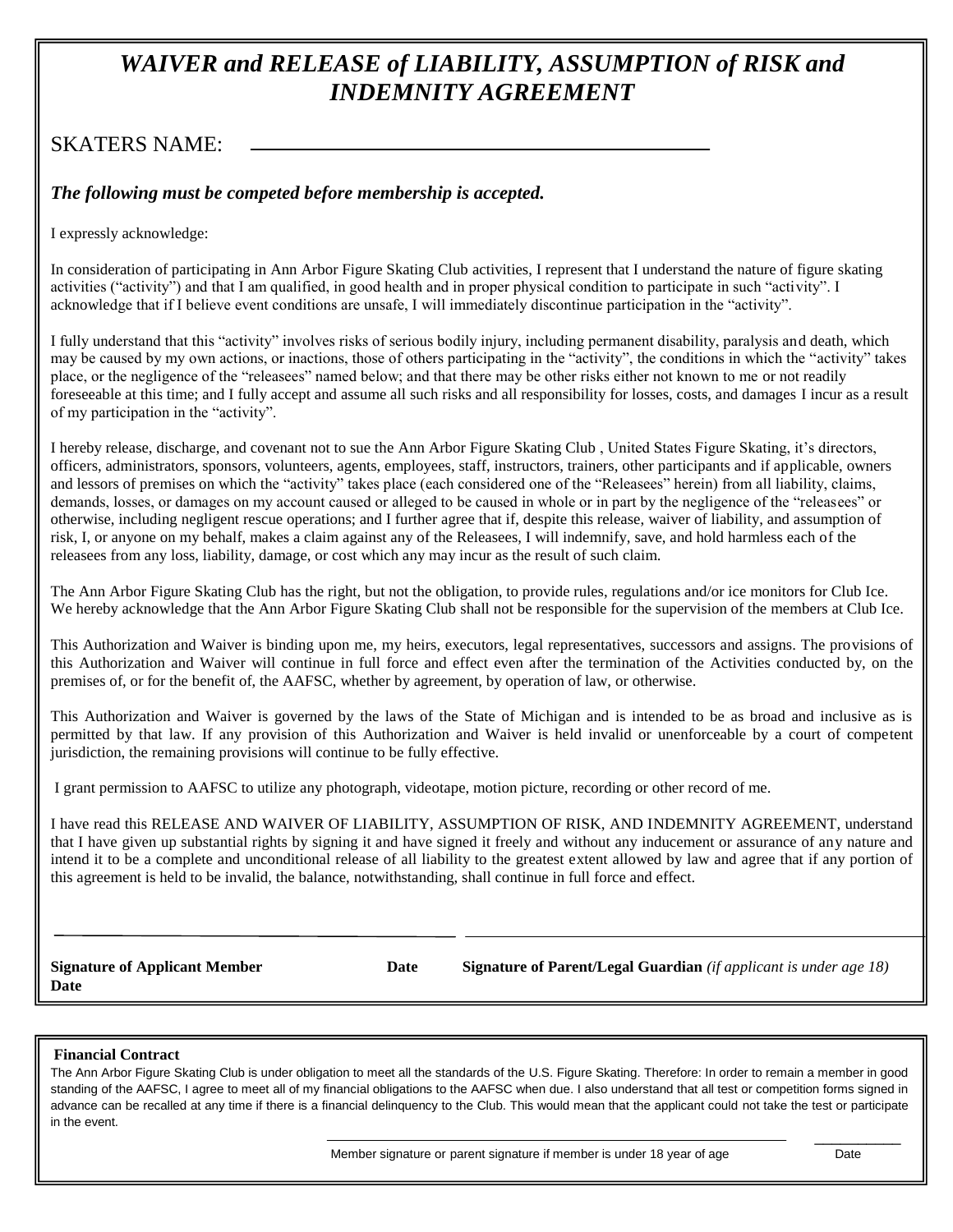## **AAFSC Assumption of the Risk and Waiver of Liability Relating to Coronavirus/COVID-19**

The novel coronavirus, COVID-19, has been declared a worldwide pandemic by the World Health Organization. COVID-19 is extremely contagious and is believed to spread mainly from person-toperson contact. As a result, federal, state, and local governments and federal and state health agencies recommend social distancing and have, in many locations, prohibited the congregation of groups of people.

The Ann Arbor Figure Skating Club ("the Club") has put in place preventative measures to reduce the spread of COVID-19; however, the Club cannot guarantee that you or your child(ren) will not become infected with COVID-19. Further, attendance and/or participation in activities at the Club could increase your risk and your child(ren)'s risk of contracting COVID-19.

By signing this agreement, I acknowledge the contagious nature of COVID-19 and voluntarily assume the risk that my child(ren) and I may be exposed to or infected by COVID-19 by attending the Club and that such exposure or infection may result in personal injury, illness, permanent disability, and death. I understand that the risk of becoming exposed to or infected by COVID-19 at the Club may result from the actions, omissions, or negligence of myself and others, including, but not limited to, Club employees, coaches, contractors, volunteers, and program participants and their families.

I voluntarily agree to assume all of the foregoing risks and accept sole responsibility for any injury to my child(ren) or myself including, but not limited to, personal injury, illness, disability, and death, damage, loss, claim, liability, or expense, of any kind, that I or my child(ren) may experience or incur as a result of possible exposure to or infection from COVID-19 in connection with my child(ren)'s attendance at the Club or participation in Club programming ("Claims"). On my behalf, and on behalf of my children, I hereby release, covenant not to sue, discharge, and hold harmless the Club, its manager, directors, officers, employees, contractors, coaches, volunteers, agents, representatives, program participants and their families, heirs, representatives, predecessors, successors and assigns, of and from the Claims, including all liabilities, claims, actions, damages, costs or expenses of any kind arising out of or relating thereto. I understand and agree that this release includes any Claims based on the actions, omissions, or negligence of the Club, its manager, directors, officers, employees, contractors, coaches, agents, representatives, program participants and their families, heirs, representatives, predecessors, successors and assigns, whether a COVID-19 infection occurs before, during, or after participation in any Club program.

I acknowledge that I have signed a separate general waiver of liability connected to my participation at the Club and I agree that the terms of that waiver are wholly incorporated into this document and that the terms of this document are incorporated into the separate general waiver.